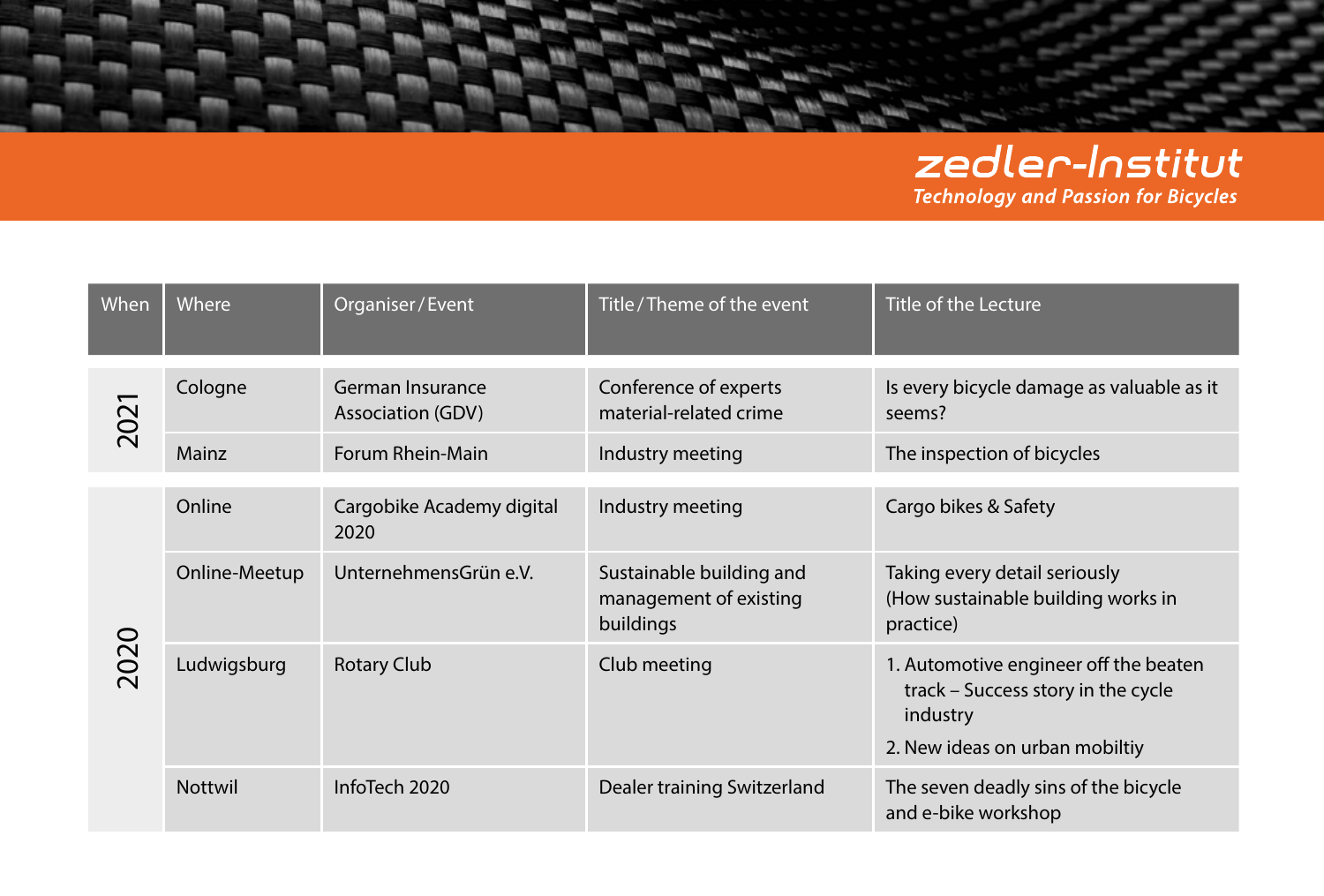| When | Where                                | Organiser/Event                                                             | Title/Theme of the event                                                                                                                           | Title of the Lecture                                                                                                                                                                                                                                                                                                                |
|------|--------------------------------------|-----------------------------------------------------------------------------|----------------------------------------------------------------------------------------------------------------------------------------------------|-------------------------------------------------------------------------------------------------------------------------------------------------------------------------------------------------------------------------------------------------------------------------------------------------------------------------------------|
| 2020 | Online                               | Cargobike Academy digital<br>2020                                           | Industry meeting                                                                                                                                   | Cargo bikes & Safety                                                                                                                                                                                                                                                                                                                |
|      | Online-Meetup                        | UnternehmensGrün e.V.                                                       | Sustainable building and<br>management of existing<br>buildings                                                                                    | Taking every detail seriously<br>(How sustainable building works in<br>practice)                                                                                                                                                                                                                                                    |
|      | Ludwigsburg                          | <b>Rotary Club</b>                                                          | Club meeting                                                                                                                                       | 1. Automotive engineer off the beaten<br>track - Success story in the cycle<br>industry<br>2. New ideas on urban mobiltiy                                                                                                                                                                                                           |
|      | <b>Nottwil</b>                       | InfoTech 2020                                                               | Dealer training Switzerland                                                                                                                        | The seven deadly sins of the bicycle<br>and e-bike workshop                                                                                                                                                                                                                                                                         |
|      | Ludwigsburg                          | City of Ludwigsburg                                                         | History of the city                                                                                                                                | Car engineer going astray - story of<br>success in the cycle industry                                                                                                                                                                                                                                                               |
|      | Friedrichshafen                      | Eurobike Show 2019                                                          | EB Academy: Legislation pitfalls                                                                                                                   | How start-ups can avoid them                                                                                                                                                                                                                                                                                                        |
|      | Stuttgart                            | Robert Bosch GmbH                                                           | 10 years BOSCH eBike Systems                                                                                                                       | The Story of eBikes: Constantly evolving<br>and innovating the eBike market                                                                                                                                                                                                                                                         |
|      | Ludwigsburg                          | <b>RKH Kliniken</b>                                                         | Mobility day                                                                                                                                       | Bicycles - no ifs, no buts                                                                                                                                                                                                                                                                                                          |
| 2019 | Ludwigsburg                          | <b>Rotary Club</b>                                                          | Club meeting                                                                                                                                       | Automotive engineer off the beaten<br>track - Success story in the cycle industry                                                                                                                                                                                                                                                   |
|      | Tacherting                           | Syntace-Liteville                                                           | Dealer training                                                                                                                                    | Retrofit drives, e-bike assembly and the<br>hurdles of CE marking                                                                                                                                                                                                                                                                   |
|      | Frankfurt/Main<br>and<br>Ludwigsburg | <b>Bundesfachschule</b><br>für das Deutsche Zweirad-<br>mechaniker-Handwerk | Preparatory course for the<br>mastership examination<br>bicycle mechanic                                                                           | 1. Zedler-Institut - Testing<br>2. German legislation for the liability for<br>defectif products (German product<br>liability law - ProdHaftG) - Technical<br>documentation                                                                                                                                                         |
|      | Ludwigsburg                          | Sportmedizinischer Arbeits-<br>kreis Ludwigsburg e.V.                       | Cycle sports medicine                                                                                                                              | Development of bicycle technology                                                                                                                                                                                                                                                                                                   |
|      | Ludwigsburg                          | DVM - Deutscher Verband<br>für Materialforschung und<br>-prüfung e.V.       | Workshop DVM working group<br>bicycle safety: Cargo bikes                                                                                          | "Old bicycles" - Introduction to the<br>museum                                                                                                                                                                                                                                                                                      |
|      | Hamburg                              | Stevens Vertriebs GmbH                                                      | Dealer training 2018                                                                                                                               | S-Class, demanding attitude of modern<br>pedelec customers                                                                                                                                                                                                                                                                          |
|      | Fellbach-<br><b>Trade Fair</b>       | VSF e.V.                                                                    | Forum Bicycle                                                                                                                                      | Product safety, product liability,<br>CE marking and guidelines for parts<br>replacement                                                                                                                                                                                                                                            |
|      | <b>Berlin</b>                        | VSF e.V.<br>vivavelo - conference of the<br>bicycle sector                  | Forum Test and Technology                                                                                                                          | 1. Conversion kits and failed CE marking<br>2. Why ISO and EN standard do not yet<br>make a good bicycle                                                                                                                                                                                                                            |
| 2018 | Bietigheim                           | ADFC Bietigheim-Bissingen<br>(General German Cycle Club)                    | Changes for traffic and<br>technology due to the increas-<br>ing number of pedelecs and<br>progress in terms of quality in<br>bicycle construction | The professional's view on two-wheelers                                                                                                                                                                                                                                                                                             |
|      | Frankfurt/Main<br>and<br>Ludwigsburg | Bundesfachschule<br>für das Deutsche Zweirad-<br>mechaniker-Handwerk        | Preparatory course for the<br>mastership examination<br>bicycle mechanic                                                                           | 1. Testing and repair in practice (Carbon)<br>2. Law relating to the liability for defec-<br>tive products (Product Liability Act)<br>3. Exchange part catalogue -<br>Correct testing<br>Law relating to making available<br>products on the market (Product<br>Safety Act)<br>4. Product monitory obligation and<br>recall actions |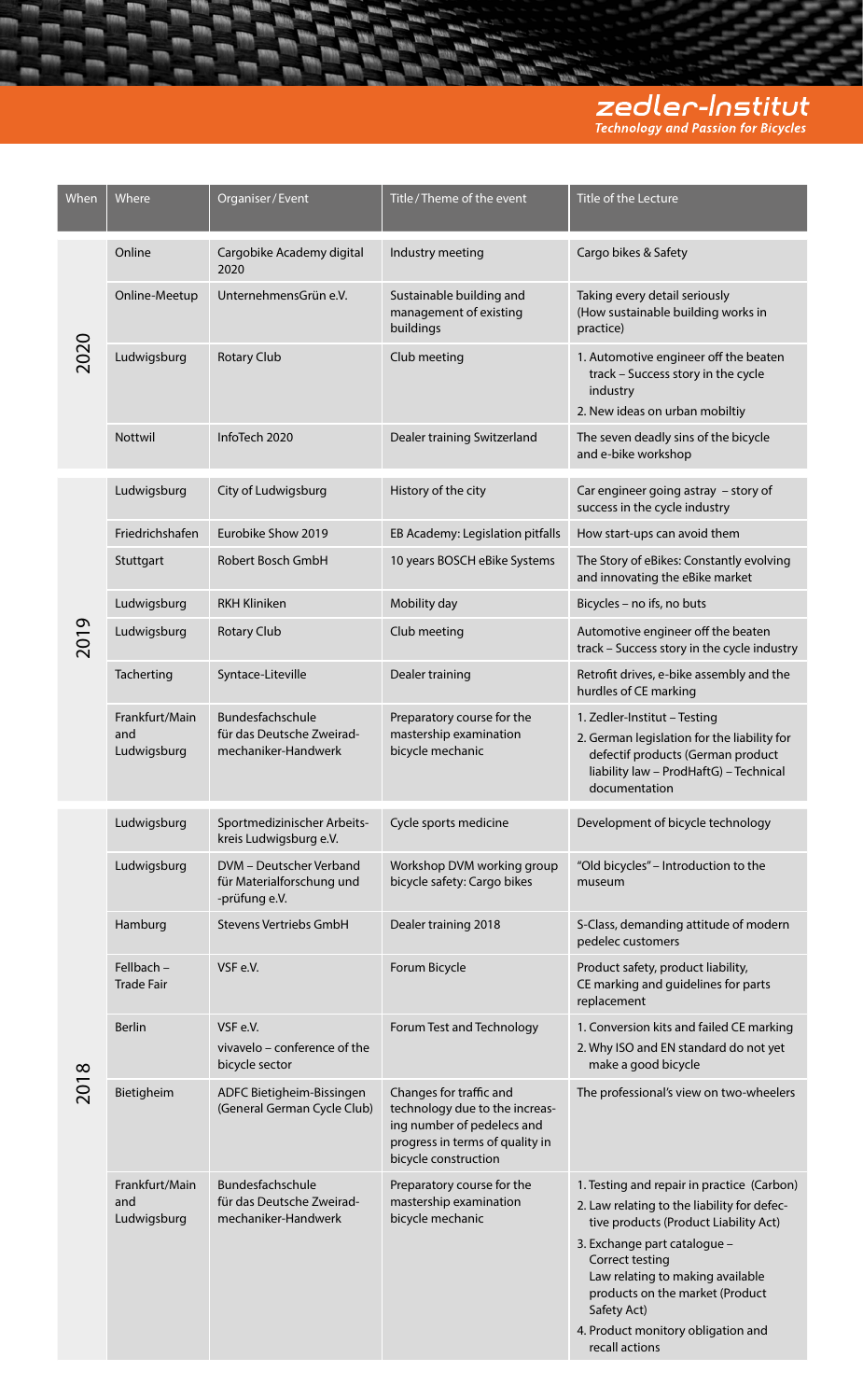| When           | Where                                | Organiser / Event                                                           | Title/Theme of the event                                                                                                                                                    | Title of the Lecture                                                                                                                                                                                                                                                                 |
|----------------|--------------------------------------|-----------------------------------------------------------------------------|-----------------------------------------------------------------------------------------------------------------------------------------------------------------------------|--------------------------------------------------------------------------------------------------------------------------------------------------------------------------------------------------------------------------------------------------------------------------------------|
| 201            | Friedrichshafen                      | <b>Eurobike Show</b>                                                        | Eurobike-Academy 2017                                                                                                                                                       | 1. E-class attitude:<br>Relevance of standards and laws for<br>dealers in the bike and e-bike sector<br>2. Product testing in accordance with the<br>European law situation in general nd<br>especially for e-bikes (EPAC)                                                           |
|                | Karlstein                            | <b>Batteryuniversity GmbH</b>                                               | Pedelecs and e-bikes                                                                                                                                                        | Bicycle testing and expert's reports,<br>Product safety and liability, legal<br>situation - part $1+2$                                                                                                                                                                               |
|                | Frankfurt/Main<br>and<br>Ludwigsburg | <b>Bundesfachschule</b><br>für das Deutsche Zweirad-<br>mechaniker-Handwerk | Preparatory course<br>for the mastership examination<br>bicycle mechanic                                                                                                    | 1. Good times, bad times - Product<br>liability and warranty<br>2. CE marking for pedelecs. What does<br>that mean for the dealers?<br>3. Law relating to making available<br>products on the market (Product<br>Safety Act)<br>4. Product monitory obligation and<br>recall actions |
|                | Dortmund                             | <b>E-Bike Festival</b><br>Dortmund 2017<br>powered by SHIMANO               | Fachtagung                                                                                                                                                                  | The e-bike - Chances and risks,<br>actual state and outlook                                                                                                                                                                                                                          |
|                | Ludwigsburg                          | Sportmedizinischer Arbeits-<br>kreis Ludwigsburg e.V.                       | Symposium on cycle sports<br>medicine                                                                                                                                       | Technical optimization of the cyclist's<br>pedalling                                                                                                                                                                                                                                 |
|                | <b>Berlin</b>                        | DVM - Deutscher Verband<br>für Materialforschung und<br>-prüfung e.V.       | 6th workshop DVM working<br>group bicycle safety: From<br>DIN EN to DIN EN ISO 4210 /<br>8098 and the new DIN 79010                                                         | Court decisions and demanding attitude<br>of the customers (and the resulting test<br>portfolio for developers and bicycle<br>manufacturers)                                                                                                                                         |
|                | Hamburg                              | <b>STEVENS Vertriebs GmbH</b>                                               | <b>STEVENS dealer training</b>                                                                                                                                              | Guidelines for the parts replacement of<br>pedelecs - Correct testing                                                                                                                                                                                                                |
| $\circ$<br>201 | Frankfurt/Main<br>and<br>Ludwigsburg | <b>Bundesfachschule</b><br>für das Deutsche Zweirad-<br>mechaniker-Handwerk | Preparatory course for the<br>mastership examination<br>bicycle mechanic<br>Carbon and the realisation of<br>the legal requirements in the<br>dealers and workshop practise | 1. Damage incurred in practice and<br>bicycle testing<br>2. Obligation to instruct - Technical<br>documentation (legislative basis,<br>jusrisdiction, judgements)<br>3. Current examples for (product)<br>liability, defects in construction                                         |
|                | Karlstein                            | <b>Batteryuniversity GmbH</b>                                               | Pedelecs and e-bikes                                                                                                                                                        | Bicycle testing and expert's reports,<br>product safety and liability, legal situa-<br>$tion - Part 1+2$                                                                                                                                                                             |
|                | <b>Berlin</b>                        | VSF e.V.<br>vivavelo – conference of the<br>bicycle sector                  | 1. Future e-mobility<br>2. Testing and technology                                                                                                                           | 1. E-class attitude<br>2. Guidelines for the parts replacement<br>of pedelecs                                                                                                                                                                                                        |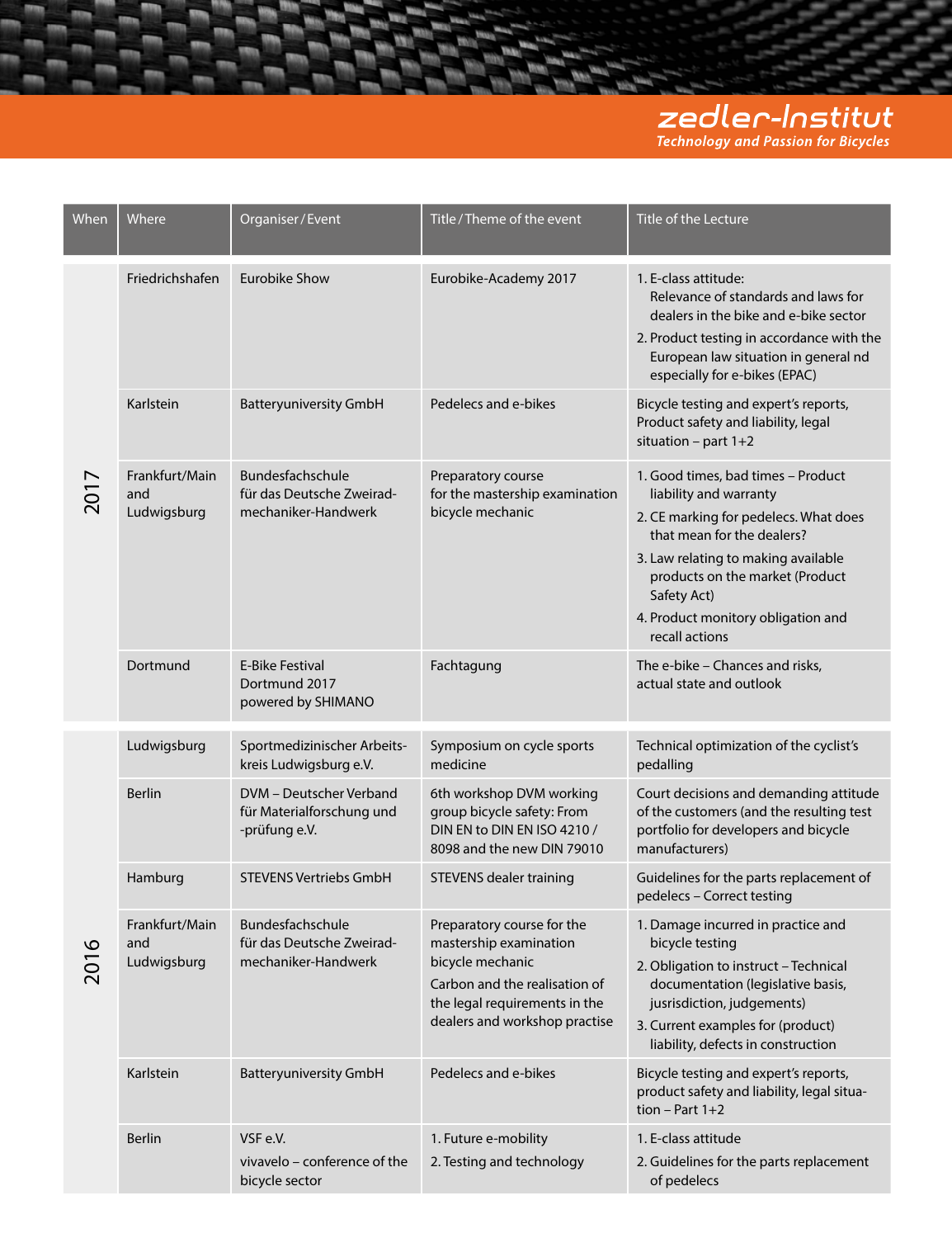| When     | Where                                | Organiser / Event                                                                                    | Title/Theme of the event                                                                      | Title of the Lecture                                                                                                                                                                                      |
|----------|--------------------------------------|------------------------------------------------------------------------------------------------------|-----------------------------------------------------------------------------------------------|-----------------------------------------------------------------------------------------------------------------------------------------------------------------------------------------------------------|
| 5<br>201 | Schweinfurt                          | Reusch Rechtsanwälte<br>and Zedler-Institut                                                          | Business brunch - Liability<br>pitfalls in the cycle industry                                 | Current examples for (product) liability<br>faulty instruction                                                                                                                                            |
|          | Frankfurt/Main<br>and<br>Ludwigsburg | Bundesfachschule<br>für das Deutsche Zweirad-<br>mechaniker-Handwerk                                 | Preparatory course for the<br>mastership examination bicy-<br>cle mechanic                    | 1. Good times, bad times - Product liability<br>and warranty for material defects<br>2. Carbon - Miraculous material or<br>penny grave?                                                                   |
|          | Karlstein                            | <b>Batteryuniversity GmbH</b>                                                                        | Pedelecs, basic training<br>S2-Pedelecs                                                       | Bicycle testing and expert's reports,<br>product safety and liability,<br>legal situation                                                                                                                 |
|          | Stuttgart                            | 1st joint meeting of the<br>contract lawyers and au-<br>tomotive experts of ADAC<br>Württemberg e.V. | News about legislation and<br>technology                                                      | Carbon - A peculiar material                                                                                                                                                                              |
|          | <b>Berlin</b>                        | VSF e.V.<br>vivavelo - conference of the<br>bicycle sector                                           | Testing and technology                                                                        | 1. CE marking for pedelecs -<br>What does that mean for the dealers?<br>2. Testing, but in the correct way!                                                                                               |
|          | Karlstein                            | <b>Batteryuniversity GmbH</b>                                                                        | S2-Pedelecs                                                                                   | Bicycle testing and expert's reports,<br>product safety and liability,<br>legal situation                                                                                                                 |
|          | Friedrichshafen                      | <b>Eurobike Show</b>                                                                                 | Guided walk with an expert                                                                    | E-bike                                                                                                                                                                                                    |
|          | Ludwigsburg                          | VSF e.V.                                                                                             | VSF training day:<br>Visit of Zedler - Institut für<br>Fahrradtechnik und -Sicherheit<br>GmbH | 1. Operational safety - Legal bases,<br>jurisdiction and judgements;<br>testing: what, how and why<br>2. Obligation to instruct - Technical<br>documentation, legal bases,<br>jurisdiction and judgements |
|          |                                      |                                                                                                      |                                                                                               | 3. Carbon - Claims from real life<br>4. Damage incurred in the field e-bike /<br>pedelec                                                                                                                  |
|          | Munich                               | 5th International Bicycle<br>Developer Conference                                                    | Making development targets<br>transparent                                                     | 1. Testing - Reasonably expected use!<br>2. Riding stability of pedelecs<br>centre of gravity pedelec with and<br>without rider / influence on riding<br>behaviour and manoeuvring                        |
|          | Bielefeld                            | VSF e.V.                                                                                             | Member's general meeting                                                                      | CE marking for pedelecs -<br>What does that mean for the dealers?                                                                                                                                         |
|          | Hamburg                              | <b>STEVENS Vertriebs GmbH</b>                                                                        | <b>STEVENS dealer training</b>                                                                | CE marking of pedelecs                                                                                                                                                                                    |
|          | <b>Berlin</b>                        | DVM - Deutscher Verband<br>für Materialforschung und<br>-prüfung e.V.                                | 5th workshop DVM working<br>group bicycle safety: Speed<br>pedelecs                           | CE marking and liability                                                                                                                                                                                  |
|          | Frankfurt/Main<br>and<br>Ludwigsburg | Bundesfachschule<br>für das Deutsche Zweirad-<br>mechaniker-Handwerk                                 | Preparatory course for the<br>mastership examination<br>bicycle mechanic                      | 1. Good times, bad times - Product liability<br>and warranty for material defects<br>2. Carbon - Miraculous material or<br>penny grave?                                                                   |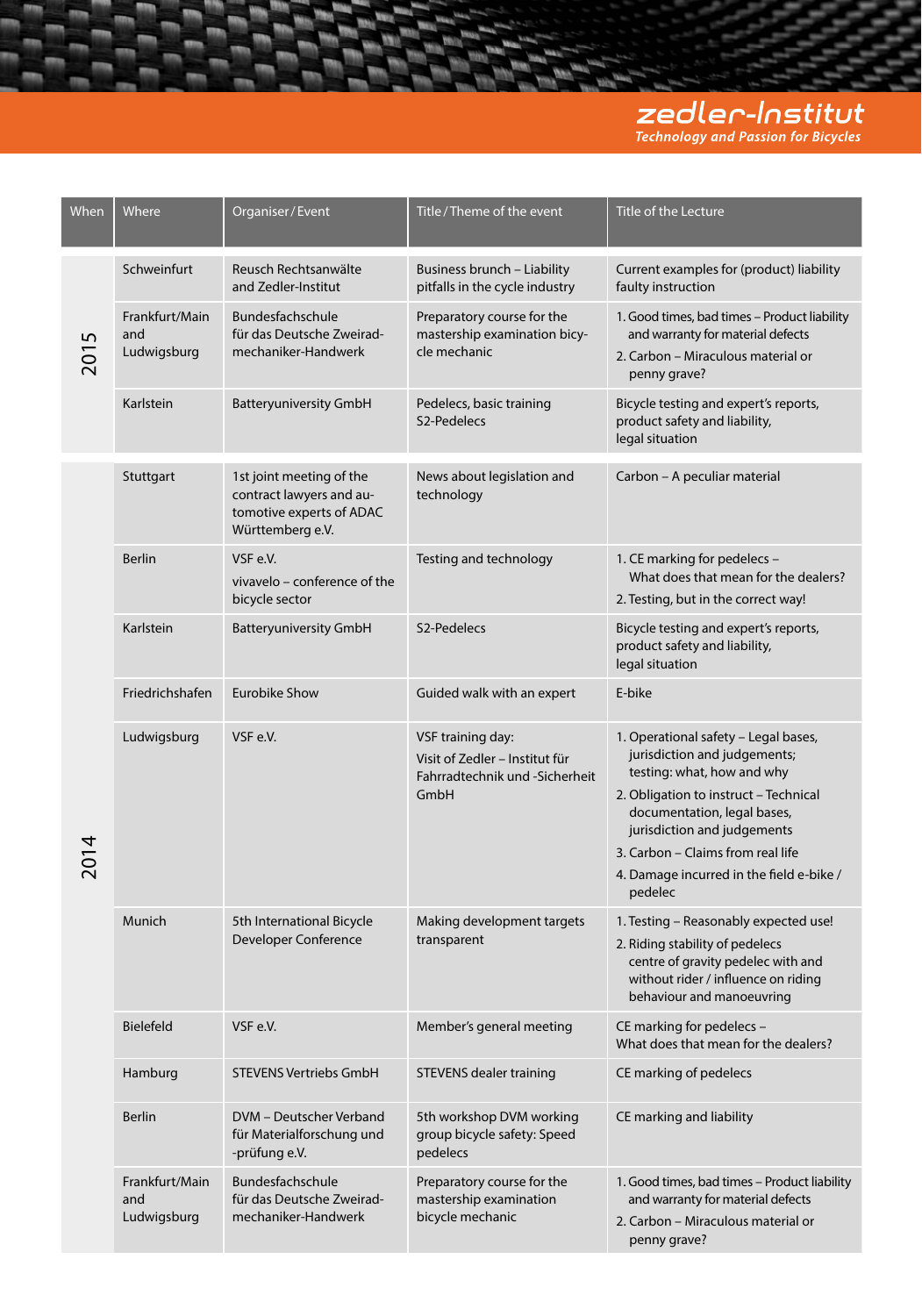| When | Where                                | Organiser / Event                                                                          | Title/Theme of the event                                                                               | Title of the Lecture                                                                                                                                                                                                                                                                                  |
|------|--------------------------------------|--------------------------------------------------------------------------------------------|--------------------------------------------------------------------------------------------------------|-------------------------------------------------------------------------------------------------------------------------------------------------------------------------------------------------------------------------------------------------------------------------------------------------------|
| 2013 | Karlstein                            | <b>Batteryuniversity GmbH</b>                                                              | E-bike seminar                                                                                         | Bicycle testing and expert's reports,<br>product safety and liability,<br>legal situation                                                                                                                                                                                                             |
|      | Ludwigsburg                          | VSF e.V.                                                                                   | VSF training day:<br>Visit of Zedler - Institut für<br>Fahrradtechnik und -Sicherheit<br>GmbH          | 1. Operational safety - Legal bases,<br>jurisdiction and judgements;<br>testing: what, how and why<br>2. Obligation to instruct -<br>Technical documentation, legal bases,<br>jurisdiction and judgements<br>3. Carbon - Claims from real life<br>4. Damage incurred in the field e-bike /<br>pedelec |
|      | Munich                               | 4th International Bicycle<br>Developer Conference                                          | Making development targets<br>transparent                                                              | These are the testing methods of e-bike                                                                                                                                                                                                                                                               |
|      | Stuttgart                            | 23rd Days of Insurance<br>Stuttgart                                                        | Combating insurance fraud in<br>the field of automotive vehicles                                       | Fraud in connection with high-value<br>bicycles                                                                                                                                                                                                                                                       |
|      | <b>Berlin</b>                        | VSF e.V.<br>vivavelo - conference of the<br>bicycle sector                                 | 1. E-mobility - Future<br>2. E-mobility - Testing and<br>technology                                    | 1. New players on the e-bike market:<br>What will become of the cycle sector?<br>2. Test seals - Reality and appearance                                                                                                                                                                               |
|      | Stuttgart                            | Ministerium für Verkehr und<br>Infrastruktur (Ministry of<br>Transport and Infrastructure) | Network bicycle sector<br>Baden-Wuerttemberg<br>Opening event with Minister<br><b>Winfried Hermann</b> | Way of the bicycle until today -<br>Challenges and chances for its future in<br>Baden-Wuerttemberg                                                                                                                                                                                                    |
|      | Kassel                               | Gesamtverband der<br>Deutschen Versicherungs-<br>wirtschaft e.V.                           | GDV Symposium on liability                                                                             | Damage to bicycles - Developments and<br>verification possibilities                                                                                                                                                                                                                                   |
| 2012 | Hamburg                              | DVM - Deutscher Verband<br>für Materialforschung und<br>-prüfung e.V.                      | 4th workshop DVM working<br>group bicycle safety: Electric<br>bicycles fatigue strength                | Product monitory obligation and recall<br>actions                                                                                                                                                                                                                                                     |
|      | Frankfurt/Main<br>and<br>Ludwigsburg | Bundesfachschule<br>für das Deutsche Zweirad-<br>mechaniker-Handwerk                       | Preparatory course for the<br>mastership examination bicycle<br>mechanic                               | 1. Good times, bad times - Product liability<br>and warranty for material defects<br>2. Carbon - Miraculous material or<br>penny grave?                                                                                                                                                               |
|      | Munich                               | 3. International Bicycle<br>Developer Conference                                           | Making development targets<br>transparent                                                              | 1. Carbon - Testing and repair in practice<br>(Co-speaker Marco Noack)<br>2. Damage incurred in the field e-bike<br>and CE marking                                                                                                                                                                    |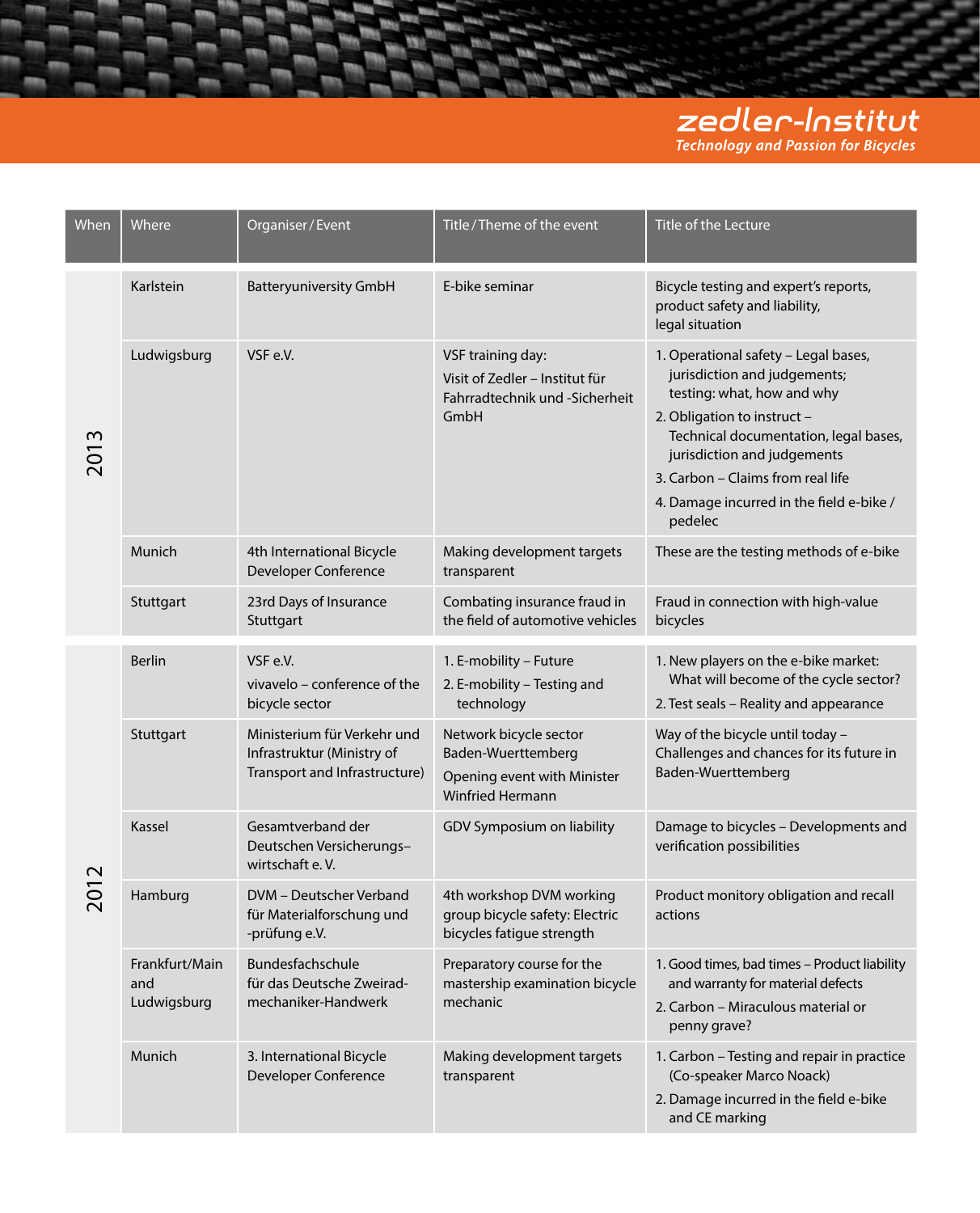| When | Where                                | Organiser / Event                                                     | Title/Theme of the event                                                                                                                            | Title of the Lecture                                                                                                                                                                                                                       |
|------|--------------------------------------|-----------------------------------------------------------------------|-----------------------------------------------------------------------------------------------------------------------------------------------------|--------------------------------------------------------------------------------------------------------------------------------------------------------------------------------------------------------------------------------------------|
| 2011 | Munich                               | Conference Composites in<br>Automotive & Aerospace                    | 7th International Conference<br>for Composites                                                                                                      | Carbon on bicycles - Lightweight<br>construction or carelessness?                                                                                                                                                                          |
|      | Munich                               | 2nd International Bicycle<br>Developer Conference                     | Testing<br>Damage incurred in the field<br>carbon                                                                                                   | 1. Testing and verification:<br>What, which procedures, EN standard -<br>The guide to bicycle testing<br>2. Claims from real life - Experience<br>report from more than 20 years of<br>work as an expert witness and branch<br>affiliation |
|      | Frankfurt/Main<br>and<br>Ludwigsburg | Bundesfachschule<br>für das Deutsche Zweirad-<br>mechaniker-Handwerk  | Preparatory course for the<br>mastership examination<br>bicycle mechanic                                                                            | 1. Good times, bad times - Product liability<br>and warranty for material defects<br>2. Carbon - Miraculous material or<br>penny grave?                                                                                                    |
|      | Darmstadt                            | DVM - Deutscher Verband<br>für Materialforschung und<br>-prüfung e.V. | 3rd workshop DVM working<br>group bicycle safety: safety of<br>electric bicycles                                                                    | Claims from real life                                                                                                                                                                                                                      |
| 2010 | <b>Berlin</b>                        | VSF e.V.<br>vivavelo - conference of the<br>bicycle sector            | New technology and standards                                                                                                                        | 1. Carbon: chances, risks, backgrounds<br>2. Standards, tests, test seals                                                                                                                                                                  |
|      | Frankfurt/Main<br>and<br>Ludwigsburg | Bundesfachschule<br>für das Deutsche Zweirad-<br>mechaniker-Handwerk  | Preparatory course for the<br>mastership examination<br>bicycle mechanic                                                                            | 1. Good times, bad times - Product liability<br>and warranty for material defects<br>2. Carbon - Miraculous material or<br>penny grave?                                                                                                    |
|      | Munich                               | 1st International<br>Bicycle Developer Confer-<br>ence                | Lightweight constructions,<br>structures & components                                                                                               | Legal framework for placing bicycle<br>products on the market - Bases of<br>liability, Product Liability Act and risk<br>mitigation                                                                                                        |
| 2009 | Lucerne                              | Praxis-Seminar                                                        | Technology<br>Technology/Workshop                                                                                                                   | 1. Lightweight construction without<br>carelessness<br>2. Quality assurance in the workshop                                                                                                                                                |
|      | Frankfurt/Main<br>and<br>Ludwigsburg | Bundesfachschule<br>für das Deutsche Zweirad-<br>mechaniker-Handwerk  | Preparatory course for the<br>mastership examination<br>bicycle mechanic                                                                            | 1. Good times, bad times - Product liability<br>and warranty for material defects<br>2. Carbon - Miraculous material or<br>penny grave?                                                                                                    |
|      | <b>Berlin</b>                        | DVM - Deutscher Verband<br>für Materialforschung und<br>-prüfung e.V. | 2nd workshop DVM working<br>group bicycle safety: Test pro-<br>cedures and quality assurance<br>methods in consideration of<br><b>CRP</b> materials | Claims from real life                                                                                                                                                                                                                      |